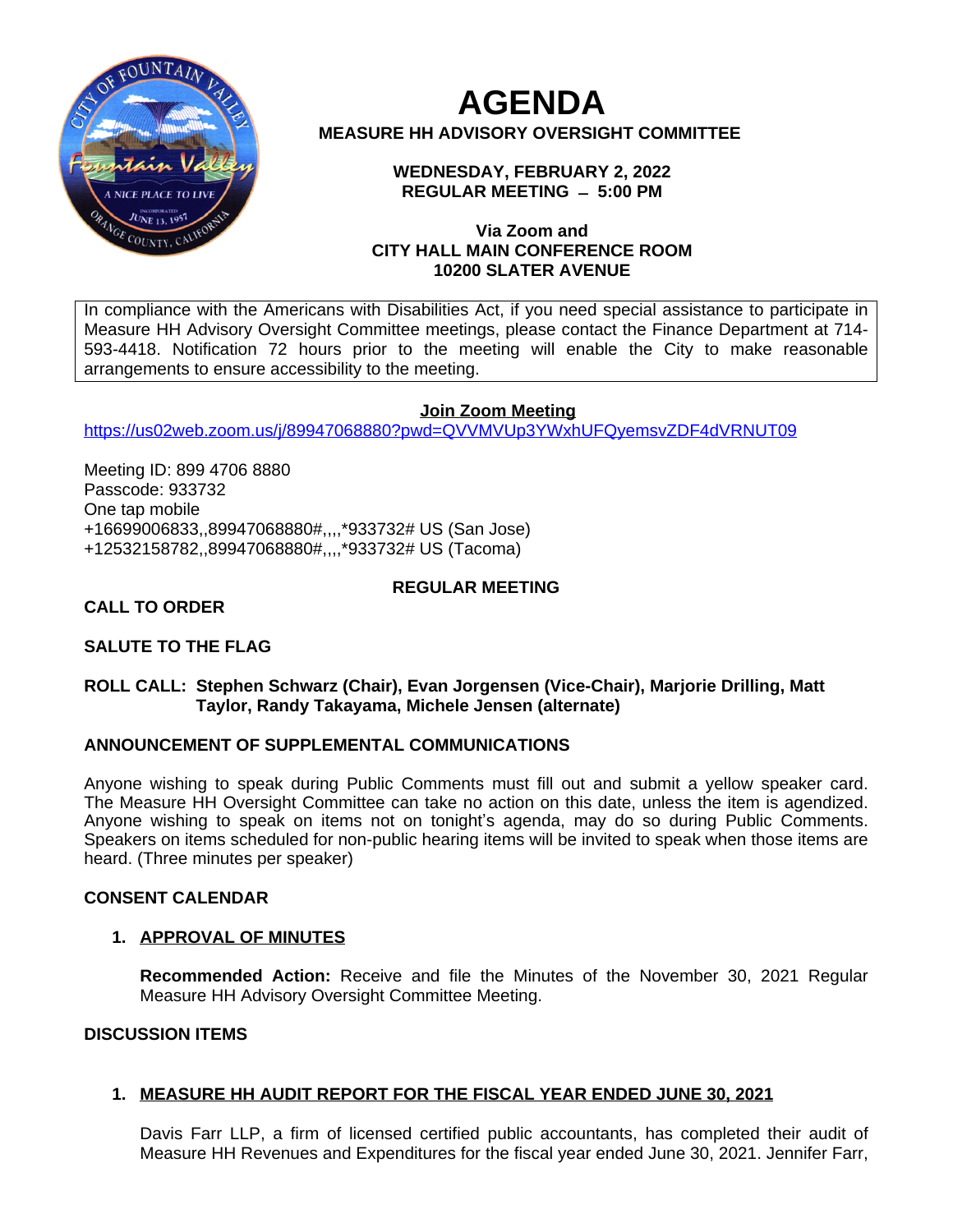Measure HH Advisory Oversight Committee Meeting Agenda February 2, 2022 Page 2 of 3

> the audit partner, will be attending the meeting to discuss the results of the audit and to answer any questions.

**Recommended Action:** Review and Discuss.

#### **2. 20-YEAR FINANCIAL PLAN UPDATE AND 20/21 MEASURE HH REPORT CARD AND DRAFT REPORT TO CITY COUNCIL**

The Responsible Spending Pledge governs how Measure HH funds are spent. Without Measure HH the City would have had an ongoing structural deficit, which would have resulted in cuts to core services. Staff identified expenditures that have been funded by Measure HH for fiscal year 2020/21, which were discussed and reviewed with the Committee in May 2021. The Schedule of Measure HH Revenues and Expenditures were examined by an independent audit firm (Davis Farr). The Oversight Committee is responsible for producing a report that records the results of its review of the audit of Measure HH Revenues and Expenditures in relation to the City's adopted "Responsible Spending Pledge". A draft version of a letter from the Oversight Committee has been developed to summarize the work performed by the Committee with respect to Measure HH Revenues and Expenditures for the fiscal year ended June 30, 2021 with the plan to present the Committee's findings to the City Council on March 1, 2022. The 20- Year Financial Plan has been updated with revenues received through December 31, 2021.

**Recommended Action:** Review and Discuss.

### **1. FUTURE COMMITTEE MEETING TOPICS & DATES**

The following tentative meeting dates are proposed:

| <b>City Council Meeting</b> | 3/1/22 at 6:00 PM  | Report from Measure HH Committee on    |
|-----------------------------|--------------------|----------------------------------------|
|                             |                    | FY20/21 Audited Measure HH Revenues &  |
|                             |                    | Expenditures                           |
| <b>Committee Meeting</b>    | 5/18/22 at 5:00 PM | Fiscal Year 2022/23 Proposed HH Budget |

**Recommended Action:** Staff recommends that the Oversight Committee discuss the proposed meeting dates.

#### **PUBLIC COMMENTS**

Anyone wishing to speak on non-agendized items may do so at this time.

#### **COMMENTS FROM STAFF**

#### **COMMENTS FROM COMMITTEE MEMBERS**

#### **ADJOURNMENT**

Adjournment to the next Measure HH Advisory Oversight Committee meeting on January 26, 2022